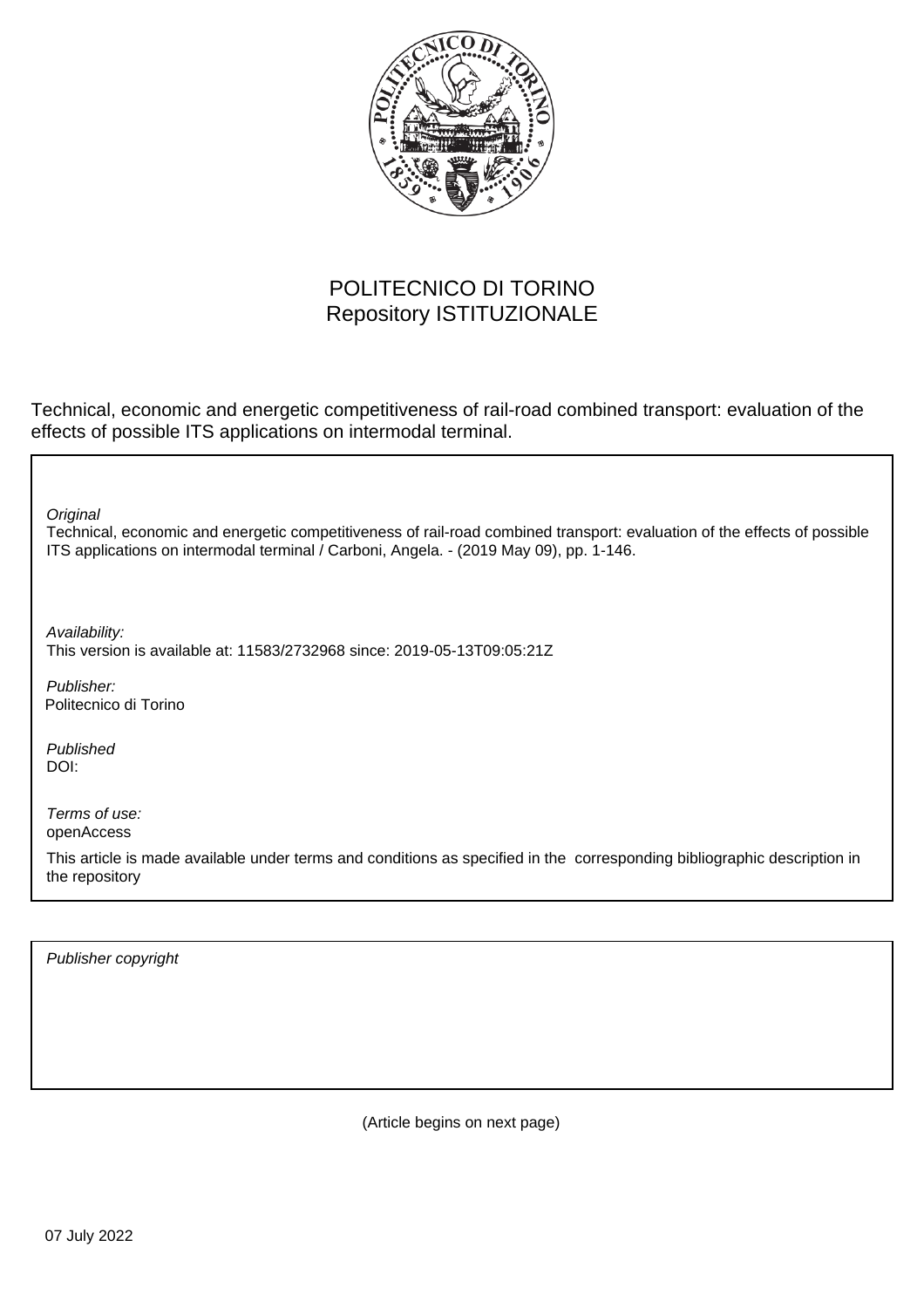## **Summary**

Road transport has been the most used mode for freight transport in many European countries for several decades. In this century, due to the growing awareness of sustainability problems in this field, the European regulations provide much guidance to meet requirements of environmental sustainability. The intermodal transport could be a good solution to achieve these requirements and can be an ecofriendly option for medium/long distance connections thanks to the use of railway for the longer part of the path. The research activities focused on two main elements: the rail-road combined transport (chain level) and the intermodal terminal (node level). These aspects are strictly correlated due to the important role of the intermodal terminal in the competitiveness of rail-road combined transport. On the other hand, the study of the entire transport process is fundamental to define the terminal requirements and performance.

The typical rail-road combined transport process is described by standard language (*Systems Modelling Language*) to represent the complex relations between the actors involved in the process and their main activities.

After examining the process, the range of competitiveness of rail-road combined transport in terms of covered distance is analysed. The analytic approach considers the different phases of transport chain and investigates parameters such as the external costs and the location of terminals. The function obtained for rail-road combined transport costs is obviously discontinuous due to the presence of terminals and their costs items which are independent on covered distance. The main results obtained show that the rail-road transport may be competitive if the external costs are internalised and if the total distances are enough to exploit the advantages of rail transport. The cost for terminal operations can limit the competitiveness of combined transport solution, confirming its essential role. These considerations may not be suitable in some cases, such as in case of a short distance (seaport and dry port connection) covered by a shuttle train: scheduled and fixed composition, large quantities of goods with the same path. This type of service allows lower costs for terminal operations and the elimination of initial part covered by road. To better analyse the freight door-to-door movement, the thesis includes a focus on section of transport chain: the last mile covered by road and the role of GPS positions on accessibility measure. The method proposed has the potential to solve the issue of hubs locations, to better evaluate the compatibility between electric vehicles and urban trips and to evaluate the role of ITS (AVL - Automatic Vehicle Location, for instance).

In the second part of this thesis, the typical internal process for intermodal terminal is investigated and represented through standard language. After that some performance indicators for each phase of terminal process obtained through an extensive literature review are collected and classified with traceability matrices correlating them to actors involved and the scope. Later, the focus was on the